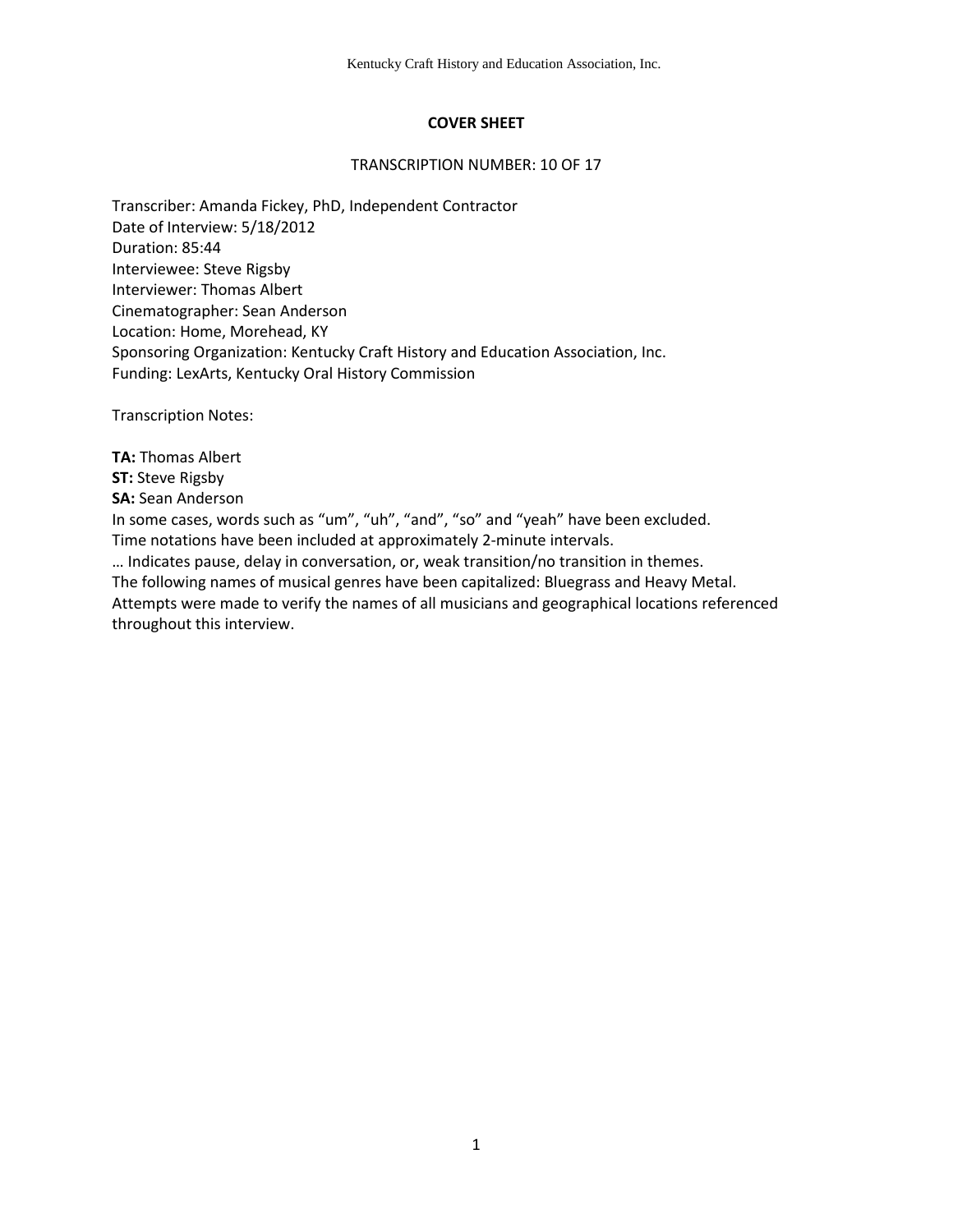### **0:00**

**TA:** Well, would you like to start by telling us where you grew up?

**SR:** Well, I was born here in Rowan County. I grew up about a mile and a half from here. Morgan Fork.

**TA:** Yeah.

**SR:** On the old road over there. I think they've changed it quite a bit. Right there.

**TA:** And, clearly, you are heavily, musically influenced, and I've heard you say you were a music major at Morehead State.

**SR:** Yes sir. I started, not knowing exactly where I was going. I majored in undecided for a year, like a lot of students do, but I was going with the idea that I would probably be a music major so… Yeah, I was a trumpet player. I started that when I was in the fourth grade. I probably have done that longer than I've done anything else.

**TA:** Did you have family members who influenced you to play something?

**SR:** No, not per se. My father wasn't really what I would call a musician. He played harmonica really well, and he did play bugle in the army, so I guess that was my, you know, the thing that steered me toward the trumpet.

### **TA:** Yeah.

**SR:** But it, it was like, after teaching instrumental music for twenty-seven years you see these kids go through this decision process you know, just like I did when I was younger, well that's only got three buttons on it, it must be easy to do. That probably had something to do with it.

# **2:08**

**TA:** So after you got your degree in music you taught.

**SR:** I taught here. Well, I taught in Floyd County for a year. Then I came back here and spent twenty-six years in the Rowan County system. That was a lifetime ago. I retired in '98. And, you know, this has kind of been going on, you know, they overlap a bit, but I wasn't just going to hang around and wait to die. I needed something to do. This became real, my job now.

**TA:** Yeah, I heard you say that you really got involved with this after retirement, and also that you and your father was working on model airplanes. Did that trigger your interest in instrument making and repair?

**SR:** Well, it goes back farther than that actually. My grandfather was a blacksmith, machinist; fix anything you brought him kind of a guy. And my father was an automobile mechanic for all of his life. I mean, it's just genetically encoded to make things and to work on things with me. Starting to work on instruments… The first guitar that I ever had my uncle gave it to me and I worked on it about a week and played it ten minutes and then I'd have to work on it another week, and that was kind of out of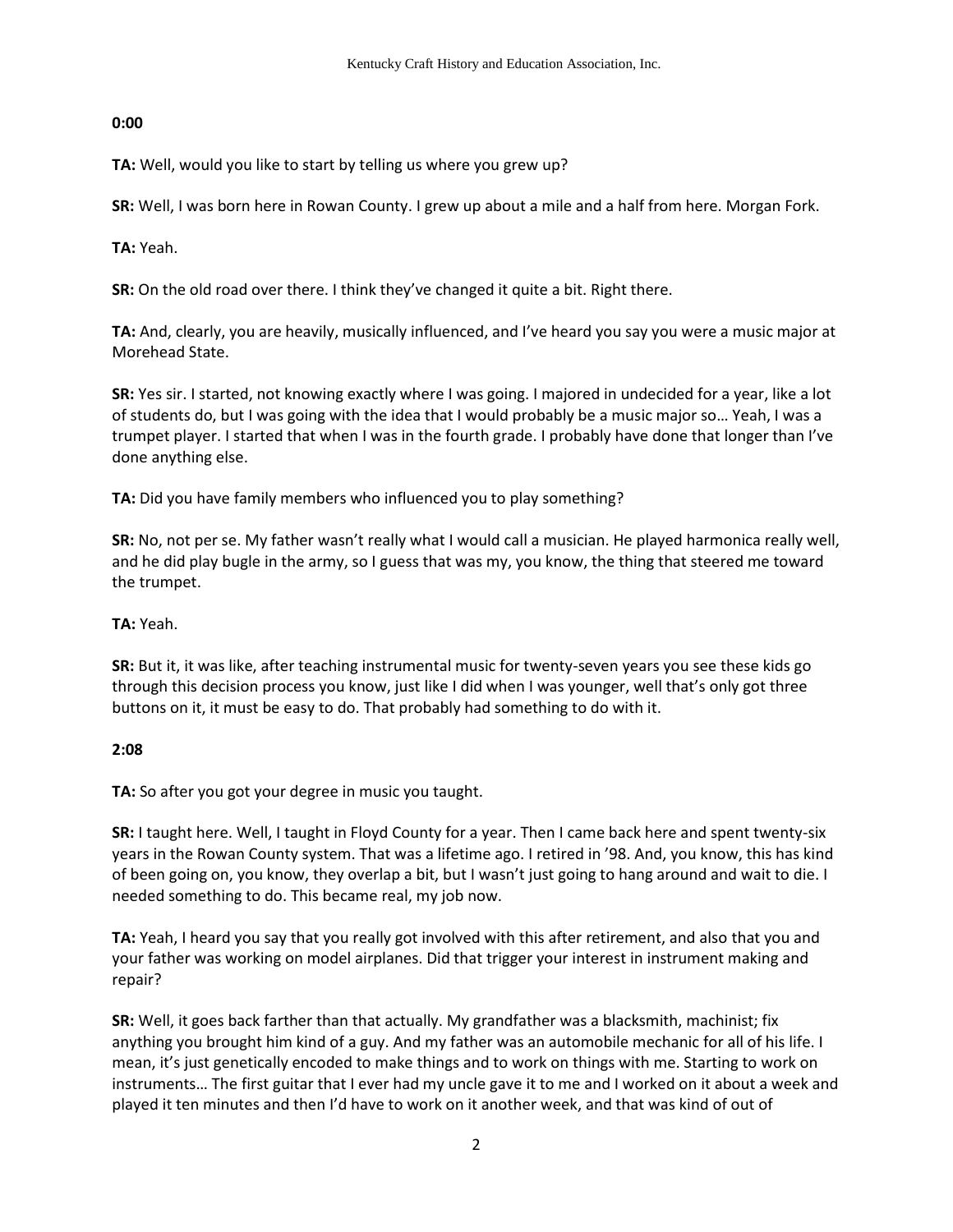necessity back there, but I kind of got my interest along those lines. And then, when I was in college, they had an instrument repair class.

**TA:** Ah, neat.

**SR:** I don't think they do that at all anymore. I think that's kind of been phased out.

**TA:** And that was here at Morehead?

**SR:** That was here at Morehead. And they emphasized minor repair sorts of things on almost any instrument that a perspective band director or orchestra director would come in contact with.

#### **TA:** Yeah.

**SR:** String group and brass and woodwinds, and to do some minor things like that, and I really found out that I was pretty good at that. And, one of my best friends that I was in school with, he's done that for a living ever since. It kind of got him started too. He never taught the first day, but he's had a repair shop ever since and is still at it. But yeah, your influences come from, a lot of mine anyway, from real practical, from the practical side of it. I didn't just wake up one day and say oh, I think I want to be a luthier.

#### **5:29**

**TA:** Now, would you consider yourself more a luthier, or instrument builder or repairman?

**SR:** Yes. It's two completely different skillsets.

### **TA:** Uh-huh

**SR:** A lot of people don't realize that, but it's, in my estimation, it's a lot easier to take a new piece of wood and make something than it is to have to re-make something that used to be an instrument and use the pieces. We were talking about Bill Monroe's old mandolin the other day. Now that's an amazing feat that went on with the restoration and that's one of the things that I've really gotten involved in. As I developed the skills to do it with restoring older instruments… There's a lot of somebody in the old guitar over there. You can tell that it's been played to death. The frets are pretty much gone on it. It's got the finish worn in all the right places. It's just been played. When somebody is passionate about the music that they're playing I think part of that goes into the instrument itself. It learns how to be an instrument from being an instrument, and I like to give them another chance to keep that going. That one is pretty much unplayable the way it is now, but it will live.

## **7:21**

**TA:** Yeah that's pretty interesting work, being able to preserve an instrument.

**SR:** Yeah, we'll drop the neck out of that one and reset the angle on it and make it playable again. Make it just like new.

**TA:** I think when I first heard of you, you were working as the repairman for Chris' Guitar Shop.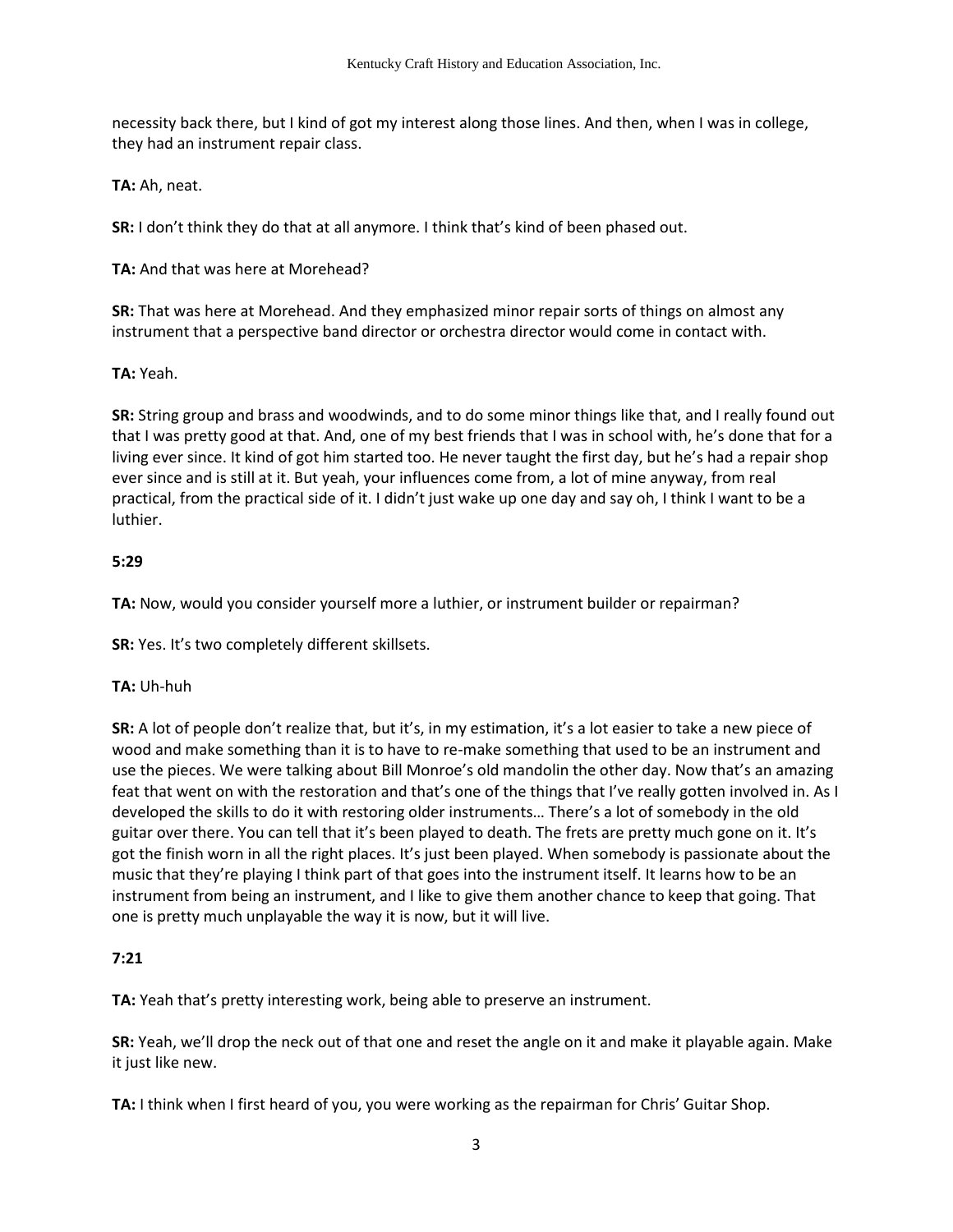**SR:** I did that, I actually was in residence one day a week there, but I also did anything that came in during the week. I still do several different stores. Actually, I had my own shop in a store in Lexington now; I had for several years. I do the local guitar shops here too. I work with a group of gentlemen from Winchester, KY, RS Guitarworks. They do some pretty incredible things too. They've built up a rather noteworthy clientele over the years, and I get to work on some pretty cool stuff from them. It's kind of cool to see something you've worked on when you are watching the MTV awards show and you're like, hey, I made those knobs. That was kind of a cool experience. And you see stuff that you've worked-on on the cover of magazines, in videos… That's probably more fun than working on the day-to-day guitar, but I'm not sure that it's anymore useful.

### **9:19**

**TA:** Now to do work like that through a guitar shop, do you have to be certified by certain brands?

**SR:** Yeah, it depends on whether or not you are going to do warranty repair work. I am an authorized Martin repair center. It's not a terribly cumbersome process. We do interviews and some written evaluation of something… If this were wrong with this guitar how would you fix it? And then, when you do a repair or two for them they will actually… The first couple of guitars that I fixed, one of them was yours, they will call you and say, "How did it go?" So they check-up behind you. I've been with Martin for probably ten years or so, something like that now. So that's pretty cool. I get referred; they refer people to me from this area as a repair center, so that's kind of nice. Free advertising.

**TA:** Do you usually go somewhere to pick-up these instruments, or do people come out here?

**SR:** They usually bring them to me, or they can drop them off at any of the shops that I work for, but if it's a warranty issue they usually bring them to me. Usually. I fix it, Martin signs off on it, and I send it to them and they write me a check. They're a really good company to work for. Same thing with Fender and Gibson. I don't do quite as much warranty service for them as I do for Martin.

**TA:** Now you said it's not too difficult of a process to get certified. How do you go about applying?

**SR:** Well, I suppose originally it was through a dealer to put you in contact, but they've changed their, they've changed the business model quite a bit in the last few years so I'm not really sure how it would evolve now, but at the time we would have a dealer who is selling our product and we need to service that product and then, oh that would be me and then we started talking. Since that dealer is no longer a dealer that's no longer an issue because I, it was me that was certified and not the dealer. That worked out quite well.

**TA:** Well, would you want to talk about some of the tools that you use in your shop? I know when I've been to other shops I often will see a lot of hand tools and some people have the big electronic CNC machines. I noticed you've also shown me some homemade tools.

**SR:** Yeah, I'm kind of… If I were in a production mode, if I were building more guitars than repairing guitars, I would probably have a little more technologically centered tools. Coming from the time I came from, we were almost encouraged not to build things with our hands. You go to school and you get a good job you don't have to go out and work in a factory, you don't have to go out and be an automobile mechanic or whatever. You can have a desk job, and I think that's probably why some of our economic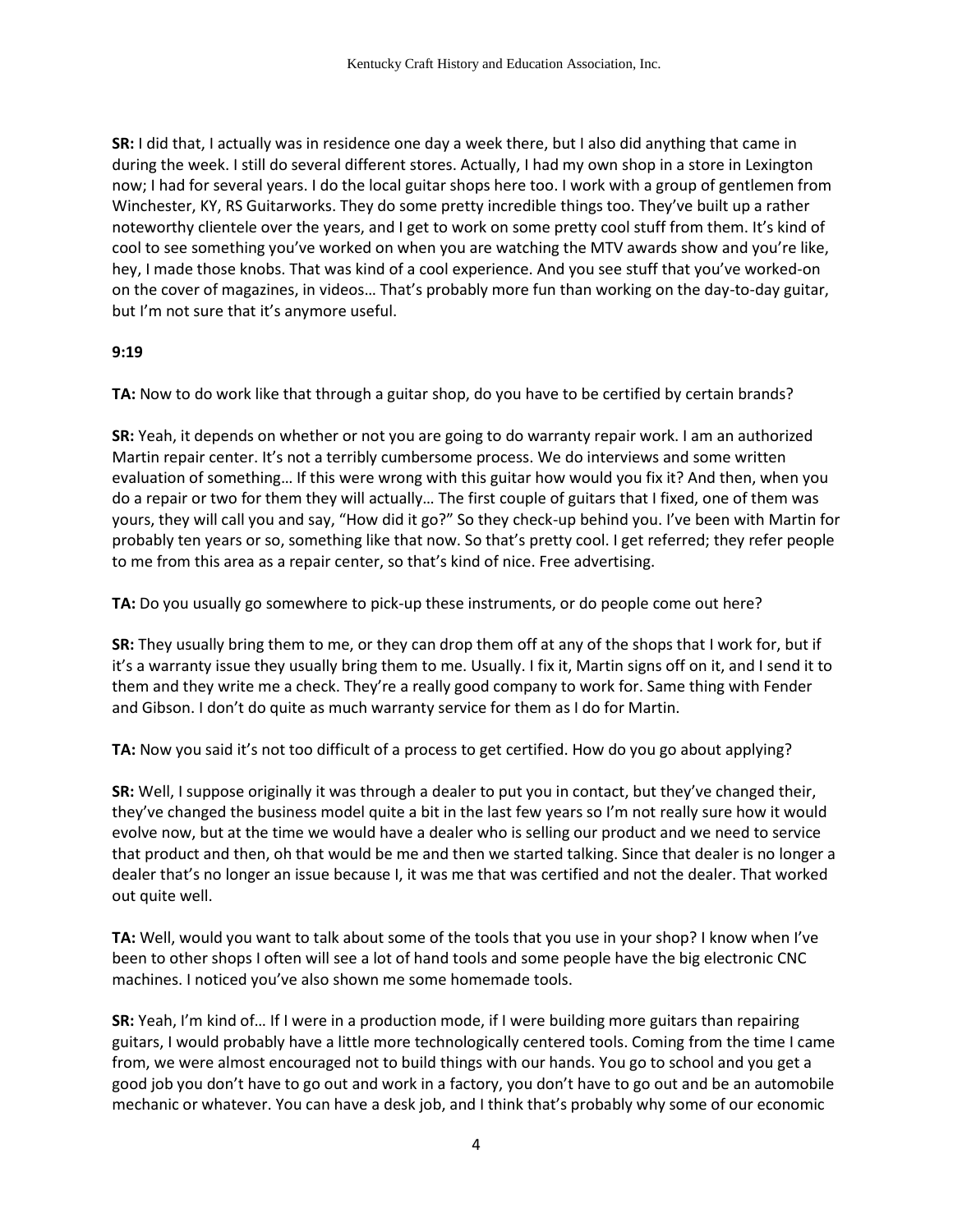issues have come up in the last few years. It was just an idea that well, we can get somebody else to do it quicker, easier, but with musical instruments, if you've got an instrument that was made by a machine, they can be very precise, and that's part of the problem because every one of them is exactly alike, just like the last one, just like the next one, just like the one two weeks from now, but the problem is they're made out of wood and god doesn't make wood just alike. It's all different, and you have to use your senses to tell how stiff is this piece of wood? What's its sound like? What is it going to need different than the last one that worked right? That's kind of why you need to, you know, you can make an instrument on a machine that looks gorgeous and it may be a wonderful instrument, and then again it may not. It doesn't have the soul of an instrument that was built by hand. Somebody put part of themselves into that instrument. It's like we used to put lots of our craftsmanship into everything that we did in this country and we don't do that anymore and it's not working to good now. We'll fix it though…

Tools. [Holds up hands] These are the most important ones. I don't have anything really, really fancy. I've got tools to turn lumber into guitar parts. Saws and sanders and things like that, but as far as CNCs and laser cutters and that sort of thing, no. I leave that; I'll let somebody else do that part.

### **15:54**

**TA:** Yeah. I kind of got the impression that someone who uses a CNC machine, or a lot of technology like that, hasn't developed the skills that…

**SR:** Well I'm sure that, there are skills used that I don't know anything about. I don't know how to program a CNC machine.

**TA:** Yeah.

**SR:** It's just a different skillset. I think mine would probably work better for a musical instrument simply because of the variances in the material that you are making it out of.

**TA:** Yeah, well speaking of material, I know you said you mainly do a lot of repair work, but you've also built quite a few instruments.

**SR:** Yeah, probably two-dozen over the years.

**TA:** Are there any types of wood that you prefer to work with?

**SR:** Well, it depends on what I'm making. If I'm making an electric guitars… I don't build instruments to sit on the wall and say, "Come buy my instruments," because I don't really want to compete with the major manufacturers. If Thomas Albert needs a guitar that he can't find anywhere, or he wants something different that he can find, I'll make it for you. I do pretty much strictly custom work. I've built people some pretty bizarre instruments, things that there would be no… like an F style left-handed mandolin shaped electric base. I built one of those for a guy a couple of years ago… well, more than a couple of years ago now, but yeah, where are you going to find one of those? If I'm building, it's kind of what do you want wood wise. If it's an electric instrument, yes it is important what kind of wood it is, but I know what characteristics each of one them has and what you want it to do. You can use Ash, Alder, actually native Poplar is a really good tone wood for an electric instrument. We've got some of the most beautiful figured woods in this part of the world that I've ever seen. The Curly Maples and the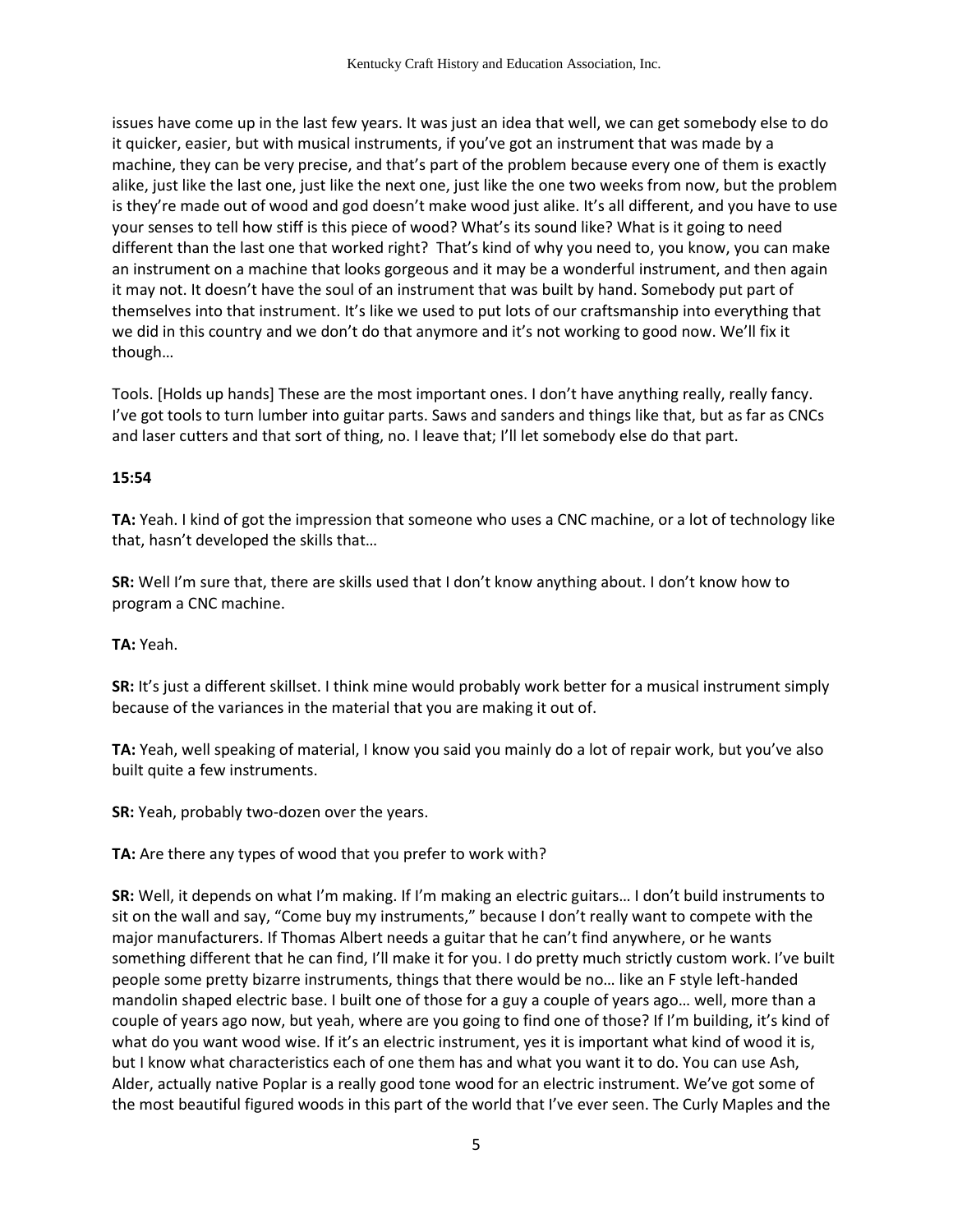Spotted Maples and things like that, and woods that you don't really think about being exotic but depending on the way they are being treated like the quarter-sawed Sycamore, that stuff is gorgeous and it makes a fairly decent tone wood.

For acoustic guitars, the top wood is Spruce or Cedar. You got a choice of about half a dozen different varieties of Spruce and then you've got a couple of different varieties of Cedar that you can use. Back and sides are usually Maple. Locally, actually, Walnut is pretty good for making backs and sides. It's very similar to Mahogany. Of course, Mahogany, and then Rosewood, those are not too local. Koa, if you so like. I have some Koa, but it's not big enough for guitars. I've been building a few ukuleles out of it, which is kind of appropriate as it comes from Hawaii.

#### **20:02**

**TA:** How do you acquire your exotic woods?

**SR:** Most of the, well if it's Rosewood or Mahogany, something like that that's not a native, I'll buy it through a wood broker. A lot of the local woods, the Curly Maples and the Sycamore and the Poplar and things like that I buy locally or some of it I've actually, I've got quite a bit of wood that I've acquired over the years that I've followed the wood since the time that the tree hit the ground. It was cut and sawed. I've had possession of it since it started through the drying process. That's kind of neat, especially in the Curly Maples. We get a lot of really nice… I've got a couple of friends that are in the wood buying business. That's what they do for a living. They buy exotic woods for other big companies and they'll throw me a bone occasionally. I work on their stuff too…

**TA:** You were talking about older woods. Do you think there are any that are tone quality? Say Poplar that's hundred and fifty years old that came out of a house?

**SR:** Well, that wood is going to have some characteristics that are different than something that was cut yesterday. And part of it is the fact that it grew in a different environment than it would be today, and part of the fact is that I kind of wonder what a Stradivarius violin sounded like when it was new. You know? I'm sure they were good, but I'll never know what they sounded like new. But that instrument, the age of a piece of wood, if I make a violin top out of a piece of two hundred year old Spruce doesn't necessarily mean that it's going to sound like a two hundred year old violin. It has to be played. It has to learn how to be a violin and you know, that's part of that person that's gone into that instrument. I'm not meaning it to sound creepy or anything, but it's got to learn how to be a fiddle and guitars are the same way. I can even pretty much, I think even to the point where the guitar will learn a playing style. It will respond at a level that it is used to responding to. If a person plays Bluegrass on it and just really, it will learn to be extremely loud and very dynamic sounding. And if you are a finger picker I think they learn how to respond to that and I know, that's a 1950 model, I've got a '49 model that's just like it that's not in quite that good of condition. It's been played a lot more, but if you let it sit for a month and don't play it, it goes to sleep. It takes about an hour of pretty vigorous playing, and you can hear it, you can just, all at once it comes to life again, it's got a memory. A good instrument will always do that. I would much rather have an instrument that I owned, somebody playing it, teaching it, letting it experience being what it is supposed be, instead of it setting in a closet someplace. I see that all the time, I've got Granddads 1937 Martin, and you get it out and play it and it sounds just like a guitar, it's nothing special at all and yet you know if that guitar had been played since 1937 and had been on a few bus rides it would be a totally different instrument.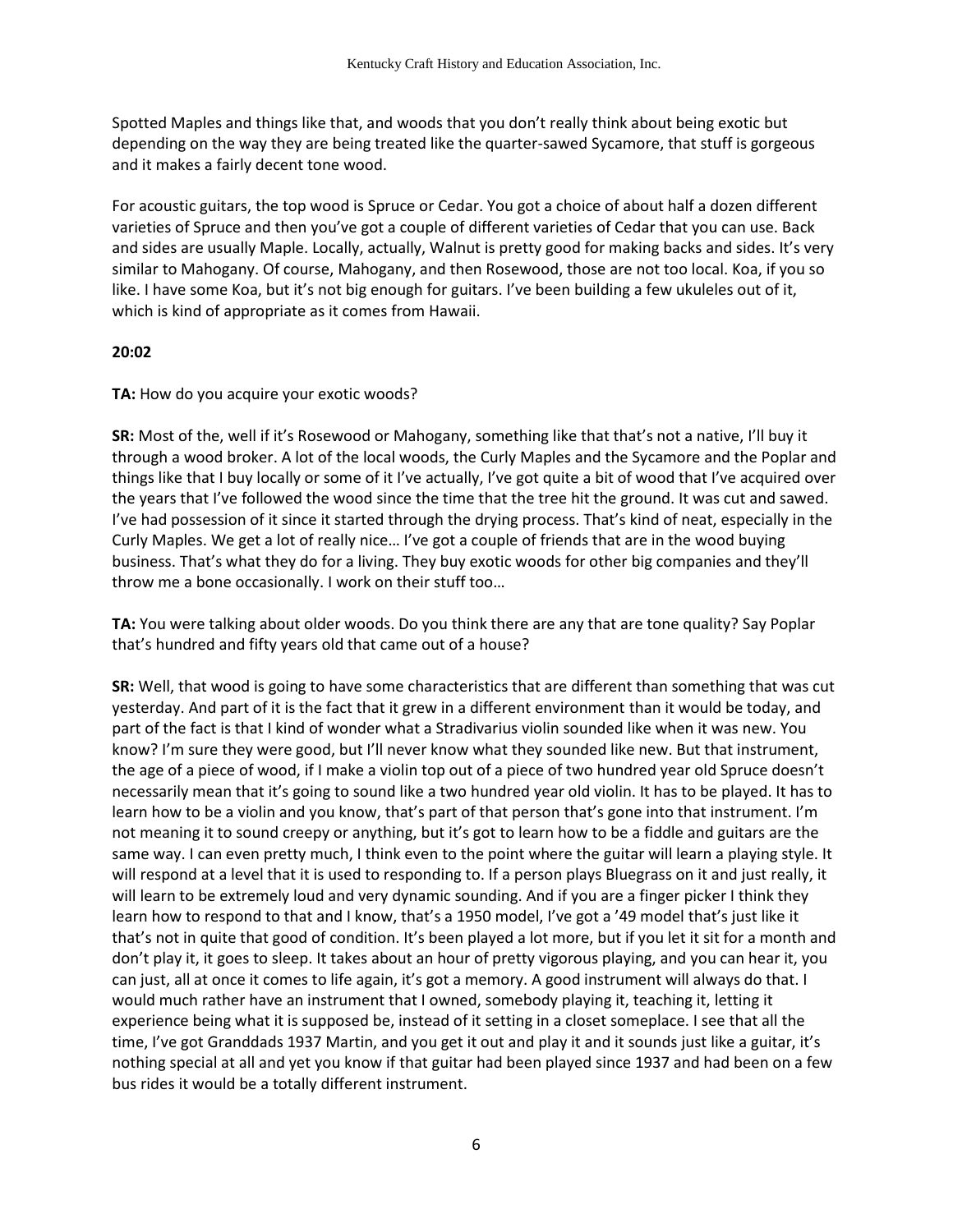### **24:48**

**TA:** I've heard a lot of people say that playing the instrument matters a lot and they even sell mechanisms that vibrate guitar tops.

**SR:** Yeah, well, you can buy mechanisms to emulate about anything you could imagine, but I don't think, it's just a probably a small percentage. Yeah, it works, and a large percentage, yeah, gotcha ya. Play it. I left a, there is a little amplifier there on my bench that I used to teach electronics with. Well I'd been putting the pick-up in an acoustic guitar and I had it plugged into that amp and it was just sitting there and the phone rang and it was something that I needed to take care of inside the house. Well I went in the house. I was gone about ten minutes. When I came back that guitar was basically was just jumpin' off the bench. It was feeding back through that amp with that pick-up in it. That guitar sounded a totally different sound. I mean, it woke it up like you wouldn't believe, and it wasn't a really expensive guitar. Just that kind of playing, you have to make the guitar vibrate from the strings out. I mean, I've heard all kinds of, oh, I set it down in front of my stereo speakers and let the music play through it. So. I'm sure it appreciates that, but it would be better off in the case. It would be happier if it was in it's case, but it would be a lot happier than that if you were playing it.

## **26:48**

**TA:** I've also heard some people talk scientifically about the vibrations of the guitar top. Do you think that it aligns the molecules in a certain way?

**SR:** Well, I do know this. They did some electron microscopy pictures of wood from a Stradivarius cello that had been repaired. They had some slivers of wood that they had made. And most all of the cell walls were in tack but the internal structure of the cells was missing. They were all hollow. I don't know if that was so much a factor that it was that way to begin with, or if the playing over the years had actually broken down that and it had gone away. I do know that every really good acoustic guitar that I've ever played seemed to me like it weighed a lot less than a newer guitar and I don't know if it's the loss of mass in the wood because it's being played or that maybe it was just really light to begin with and that made it sound good. I don't know if it's cause or effect. But I know that there is a lot of science involved. There is a lot of physics. There is a lot of everything, you can explain all of this if you really want to, but I would rather look at it from the art stand point and let's make it work because, if we need the answers to all these questions that they are trying to answer with the science they would all be wonderful, but they're not. They haven't figured it all out yet. That's their thing; let them have at it. I'd rather use my pocketknife and sand paper, you know, kind of thing to try to change something. A good plane and a chisel.

**TA:** I think there's something to be said for musical hand tools.

**SR:** Well, that's what I was taught. I've got a block plane, a little hand plane over there that my grandfather gave me that's pretty much priceless to me because it's a great tool and we've been together a long time and it's like a family heirloom.

**TA:** Well, should we examine your instrument work? Take a closer look?

**SR:** Well sure. I was just getting ready to do a little a work on this Martin here.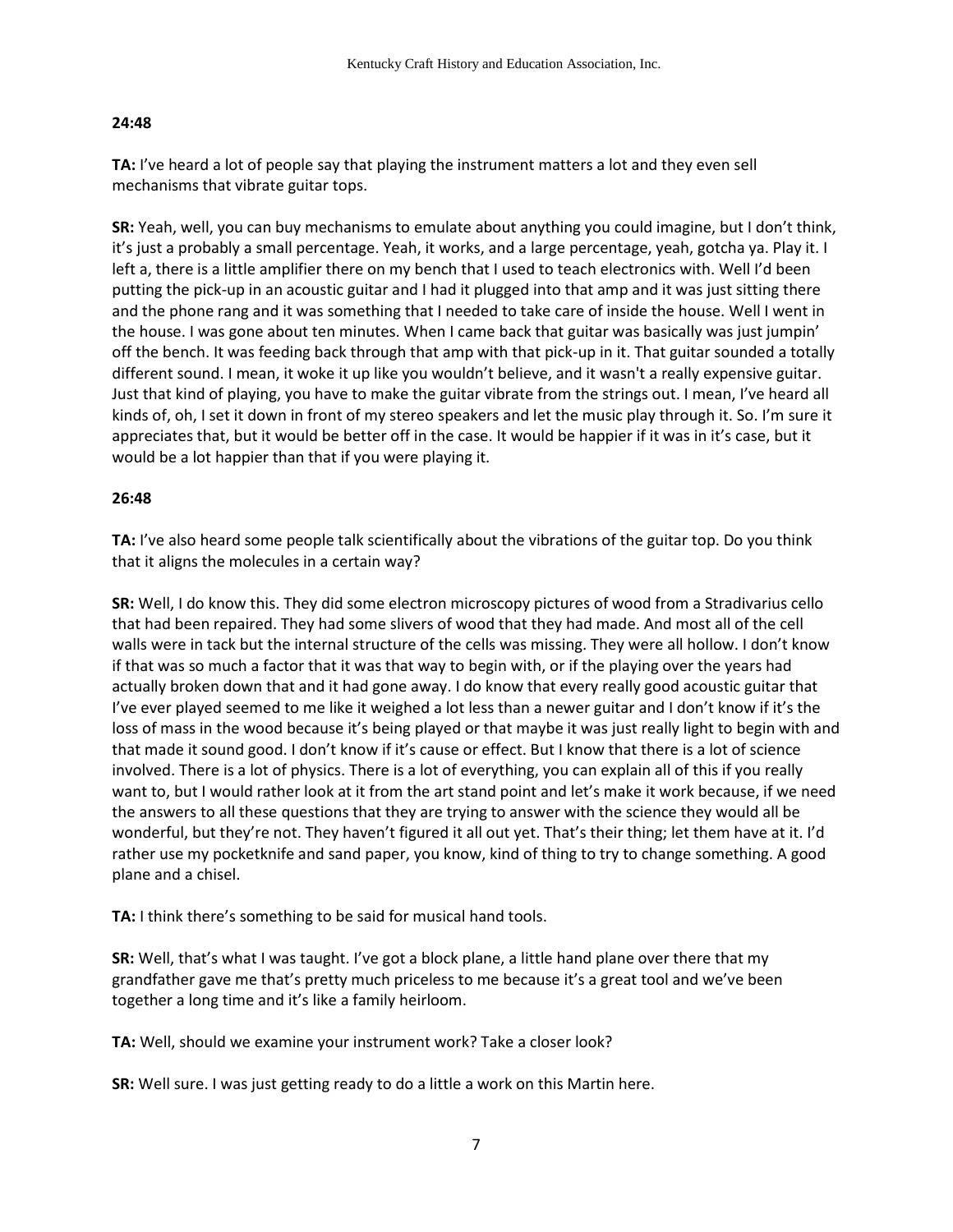## **29:52**

## **[Interruption by videographer. Cut in filming.]**

**TA:** Well, I'd kind of like to talk about how you know when you've done a really good job on an instrument. Maybe some mistakes as well.

# **30:07**

**SR:** Well, that's a good question. The first thing you need to understand is that you need to know how to evaluate what needs to be done and it really helps if you can play. I'm not saying that you need to be a great player to be a repairperson, but it certainly does help. I play, I worked, the whole time I was teaching I did repair work on brass and woodwind instruments too, and of course I was taught to play, I can play all of the instruments a little bit. I can play enough to know if I've gotten it right or not, and guitar is not much… I'm not a great guitar player, but there are such variances in, say like set-up on a guitar. The only way that you are going to know for sure is, you are going to have to have the owner play the guitar and say ok, tell me, is this what you wanted? You want something different? I'll fix it. You've got to communicate with the person that's going to be playing it. You can't… If somebody just sends me a guitar with a note that says I want this set-up, that doesn't tell me a lot. I can go by, if I look and see that there's something obviously out of specs on it, I can put it back to where it probably should be and most manufactures do have a list of where they want them to be when they leave the factory. Some of them are, some of them aren't. Martin is really, really good about that. They will be so darn close it's not even funny, but they move, they change over time. And that's like with this guitar here, I mean it's spent since 1950 with the tension of all those strings pulling on it this way, well they tend to fold up. Now nothing comes lose, nothing comes unglued. The wood just gets compressed. It gets compressed in the top of the shoulder part of the guitar and therefore the neck moves forward a little bit. Well we gotta correct that to the action back down where it belongs and the way we do that is that you take it out and you recut the angle and you put it back in. It's happy again, but saying, who's going to play that guitar? Is it going to be a Bluegrass player that wants a taller action so they can really dig into it? How hard do you play? Now I kind of need to know that to know if I've done it right. So, the only way you can really tell is to have the consumer talk to you, especially on set-ups.

**TA:** So with set-ups there is a probably some math that you use?

# **33:22**

**SR:** Oh yeah, I've got numbers, I've got gauges, I've got, you know, I've got my eyeball too. I've got tuners. I can do things to make almost any guitar play better for the person who wants the guitar to play different than it is now, but I've got to know what that is. Maybe it's too low. Maybe it's dragging out. If you are playing your guitar and it frets out on the bandit you know, well maybe we need to change the radius on the saddles or something like that. I've got to know what you want before I can... So learning and communicating with the people, learning what it is that makes these things happen and finding out what they want and then do that. That is a good question though.

**TA:** You ever fix one or build one and strum it and think, uh…?

**SR:** Yeah, I've never really built one that was not what I expected, but if I'm working on something and I can usually tell what it's going to sound like before you get it done. It may have been a bugger to begin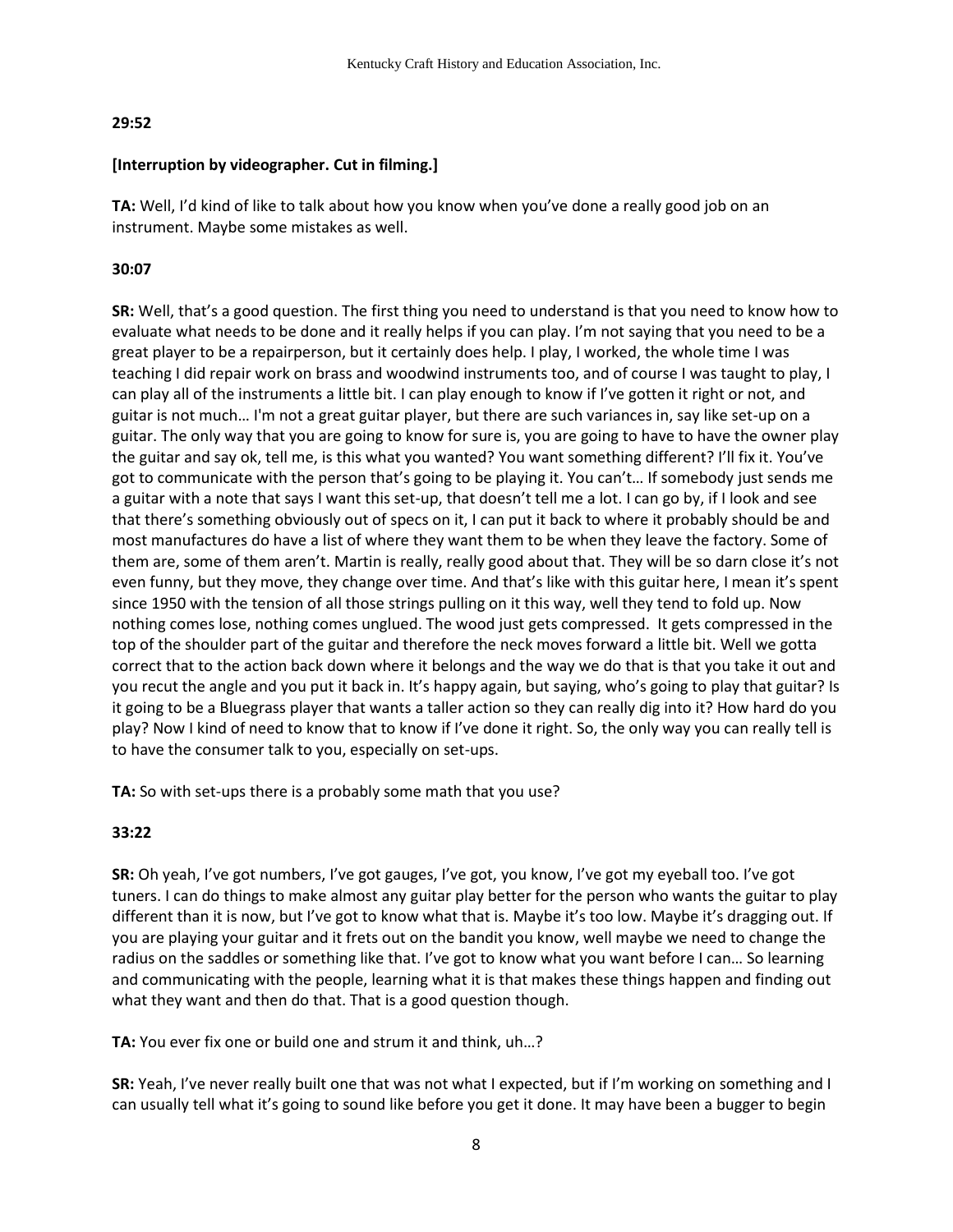with. You never know. We try to make them as good as we can, but you can't make chicken soup out of chicken feathers or something like that…

### **[Male voice off camera: That's a good quote. Can I quote you on that?]**

## **[Second male voice off camera: You can't make chicken soup out of chicken feathers!]**

**SR:** I had to clean that one up as I went…

### **35:52**

**TA:** Do you belong to any luthier organizations?

**SR:** No I don't. No I don't and I probably should, but I don't know why so I don't. I know there are some good ones out there, and I know they probably do some good stuff, but I've never really felt the need so no I don't.

**TA:** Are there any periodicals or journals that you subscribe to?

**SR:** Music industry things. Trades and MMR and some of those… My son works for an organization that's a member of NAM. I go to NAM shows occasionally and I guess that's an organization, but yeah, I've been to a few NAM shows and that sort of thing. If it's like, just what I get online, like, we fix your guitar weekly or something like that, no, I don't get any of those.

**TA:** Is there anything else that you want to mention about yourself?

**SR:** No, this is your interview man. You ask the questions and I'll do my best to answer them.

**TA:** You were talking about some of the people, some of the rock groups and so on…

**SR:** Well, through the RS Guitarworks in Winchester, and I'm assuming that you guys are going to talk to them, if you haven't already.

# **[Male voice off camera: Actually we haven't… unable to discern rest of statement]**

**SR:** Scott and Roy are both good friends of mine and I've known them actually longer than I've worked with them by far. They've built up, like I said, some fairly high level clientele over the years. They are kind of limited in time down there because they are doing so much building they don't have a lot of… if it's piddley and time consuming, I haven't got two weeks to work on this and nothing else kind of stuff, they send it to me. I've built parts for guitars for Joe Perry, Aerosmith and Joe Perry. It's kind of an interesting build because he wanted a guitar that was Old West themed and he actually is very knowledgeable about the Cowboys and Indians, well Aerosmith, go figure, and he knew what he wanted and we tried to make it, the quote was, "I want a guitar that looked like it belonged to somebody from the Little Big Horn." So, we came up with some elk antlers, and cut little buttons off of that and I drilled them out and put period correct shell casings, 38-40s, or 44-40s, I don't remember which on it was that I used, I'd have to go back and look at the pictures, in that for the center of the knobs. Then I put the center of a real knob in the bottom of it to hold it, but he thought that was totally cool because it was correct. He knew the different. We took the headstock of the guitar, it has a crack inscribed on it, it's not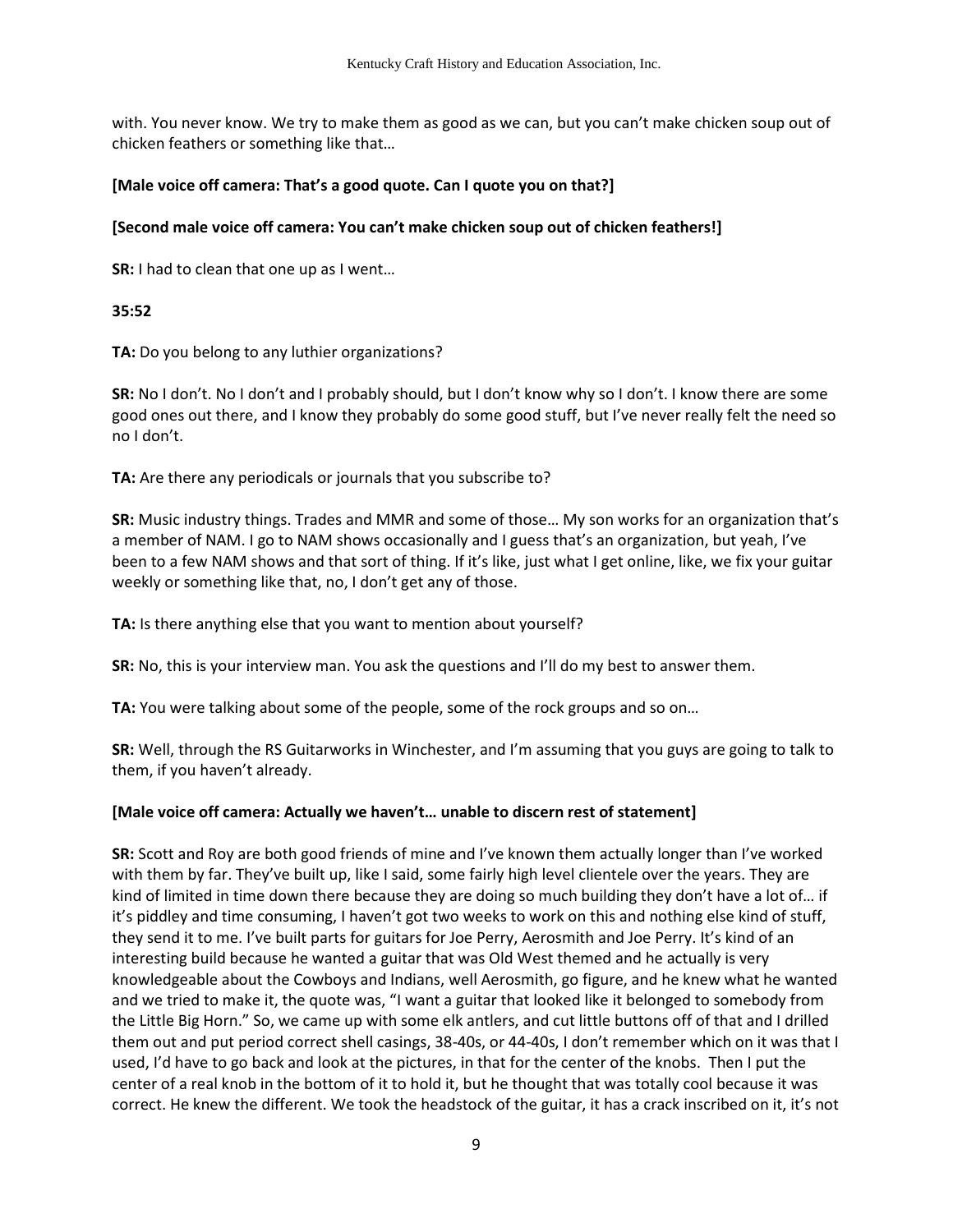really broken but it looks like it's been broken and we tied it back on with senue, like real senue, and then put some pitch on it to make it look like it had been done by some primitive and the guitar was totally cool and that turned out to be his favorite guitar. I repaired the headstock; actually I sawed it off and made a new headstock for Tom Peterson's base. Cheap Trick base player. I guess he's happy with it. He didn't complain. He's playing it again. That was his favorite instrument. It had been broken so many times on the road that there wasn't anything left to glue. It had been repaired at least four times. It had been repaired pretty well, but glue won't stick to glue. You've got to have wood eventually, so I ended up, I cut the neck off at about the fourth fret and just built the new headstock for it and took guys at RS. They did the finish, painted it, and you couldn't tell it had ever been touched. They do just absolutely amazing things with paint.

#### **41:41**

**TA:** No I've seen some of the work, and Jesse of course has one of their electric guitars, and you were recently telling me about a Clarence White model guitar.

**SR:** Yeah that's fairly new. They aren't actually building a Clarence guitar. They are building guitars for Marty Stuart that, since he owns Clarence, they went down and took very detailed measurements and drawings and stuff of Clarence's neck and stuff, but Don Rich had a **"teley" (unable to discern word)** that was very unique in color and had checker board binding and stuff, and they are actually making guitars. They've already made one complete round of guitars for all of Marty's band, The Superlatives, and they play them regularly, but for Kenny, Don and Marty they are building two very special Superlatives model guitars and Marty has authorized and has basically jumped on the band wagon with them making these available in a production model. They build about forty guitars a month, something like that. So they're pretty much stretched to their limits right now. I hope these don't explode in popularity. It's going to be a problem if they do.

**TA:** I'd like to get my hands on one.

**SR:** Yeah, me too. I've seen them from inception to they are in paint right now, they're drying in paint and the color is right on. The binding looks great. I'll show you a picture of them here later, but they're going to be totally cool and Marty really likes there stuff and so does Kenny and of course, Paul Martin is actually from Winchester and knew the guys, well, knew Roy in particular. Roy says, "Well, Paul is the one that taught me to play guitar." So, they had some connection there already, but that was totally cool that they've… and it's cool to get to meet and work with these guys that really appreciate what you are doing.

#### **44:14**

**TA:** Now you know Paul Martin.

**SR:** Mhm. Well I'm a not great friend with him, but I know him. Like I said he's from Winchester.

### **[Male voice off camera "Was that his daddy that had the studio there?]**

**SR:** Mhm.

### **[Male voice continues, "That was Paul Martin's daddy, right?]**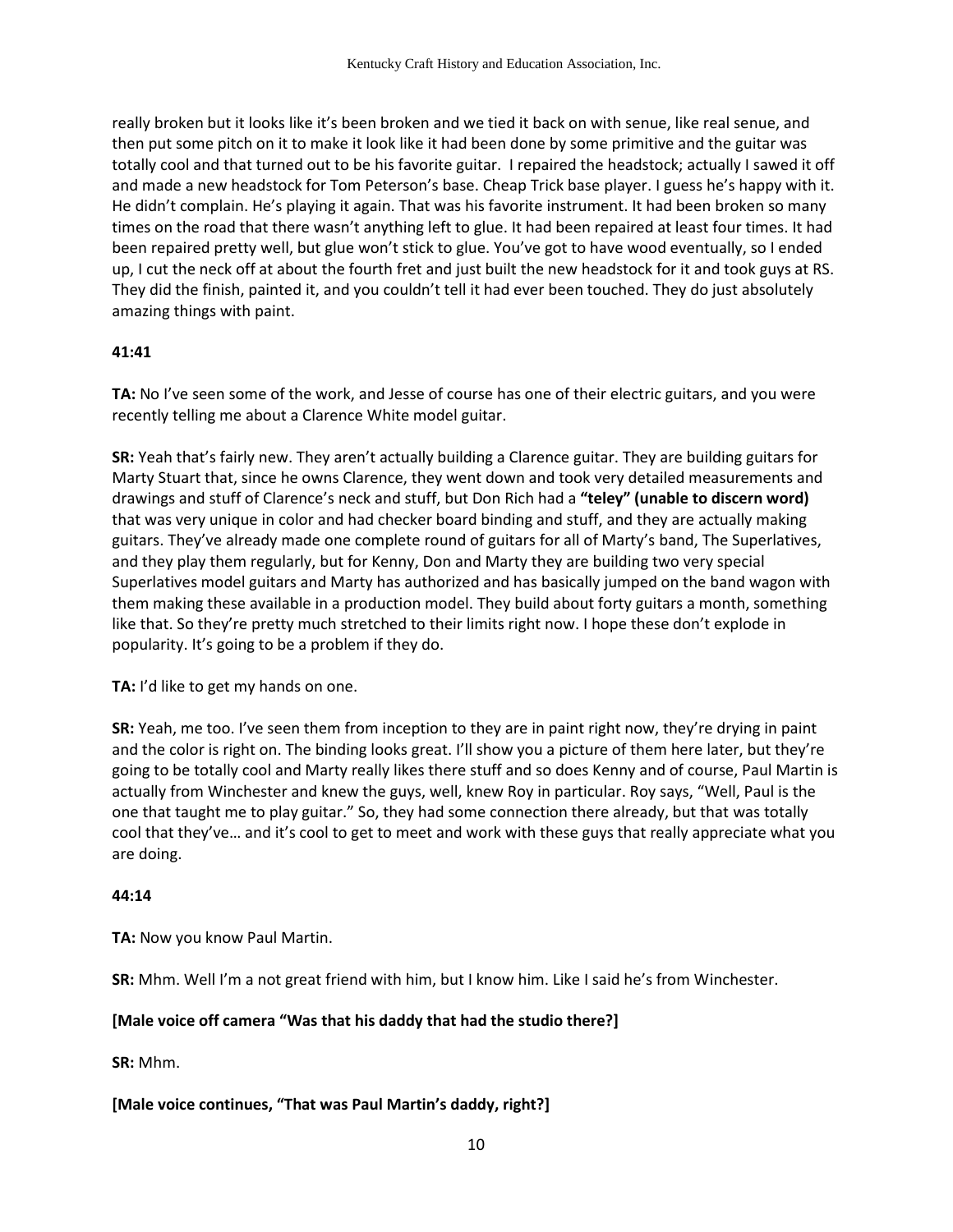**SR:** Mhm. I think so. I think so.

## **[Male voice continues, "There are a lot of cases in Kentucky where father and son go right on down the line."]**

**SR:** Oh yeah. Yeah. Well I guess this is the kind of thing that my dad really wasn't into it, but my grandfather would have totally dug what I was doing. He just did a lot of it with metal. I've got tools that he made that are incredible tools still. I've got a knife over there that actually I use as a seam separator knife because I can't buy one that works as well as that one does. I've got a hacksaw that he made for my dad. You can't help but think of these people when you pick up a thing up and you remember where it came from. It's just a good feeling. It's not just a tool; it's a part of them. Hopefully one of these days' people will play my guitars and think the same thing. I don't know.

### **[Male voice off camera "I believe they are doing it right now."]**

**SR:** I don't know about that…

## **[Male voice off camera "But you see them on the television."]**

**SR:** Yeah I do, but…

## **[Male voice continues, "Where have you seen some of the things you've made?']**

**SR:** Well I guess with Joe Perry, since he's the most visible one. I did some inlay on the neck on a guitar, I didn't even know what it was for, and I had no idea. I had to do a little bit of research or I probably wouldn't have even remembered that one. It was Captain bars; a military Captain's bars inlaid for the fret markers. I stopped by the recruiting office up there and I said, "Ok. What size are these supposed to be?" They finally dug up some information and copied it down so I came home and it was Jason Hook with Five Finger Death Punch. They are a Heavy Metal band. They've built some guitars for him too. You never know, but yeah, I've seen some of the work I did on the Joe Perry guitar they've, I mean, I've seen that thing on the MTV awards show on TV. I've seen it on the cover of *Guitar Player Magazine*. I saw it on the *Premiere Guitar Magazine*. There are lots of pretty cool places that you can say, "I did that!"

**TA:** Well it seems like you've developed a reputation like your grandfather. People tend to come to you with those odd jobs like inlay work

**SR:** Yeah, that is right. Oddy, that was my grandfather; he worked over across the valley over here. It was Lee Clay at the time and he pretty much ran a machine shop over there and pretty much kept that place working and if they needed tools or if they needed a part they needed something that they couldn't find he would make it. He could be pretty cantankerous, but he would usually get the job done you know. I think may they having to do it everyday took some of the fun out of it. I'm not going to let that happen here. I get tired sometimes, but I'm retired. I can go in the house and sit down.

### **[Male voice off camera "Do you ever feel like you are living your dream?"]**

**SR:** Well, sometimes it comes down to one of those things, be real careful what you pray for because when I retired I thought, I really want to get authorized an authorized Martin repair center, and I really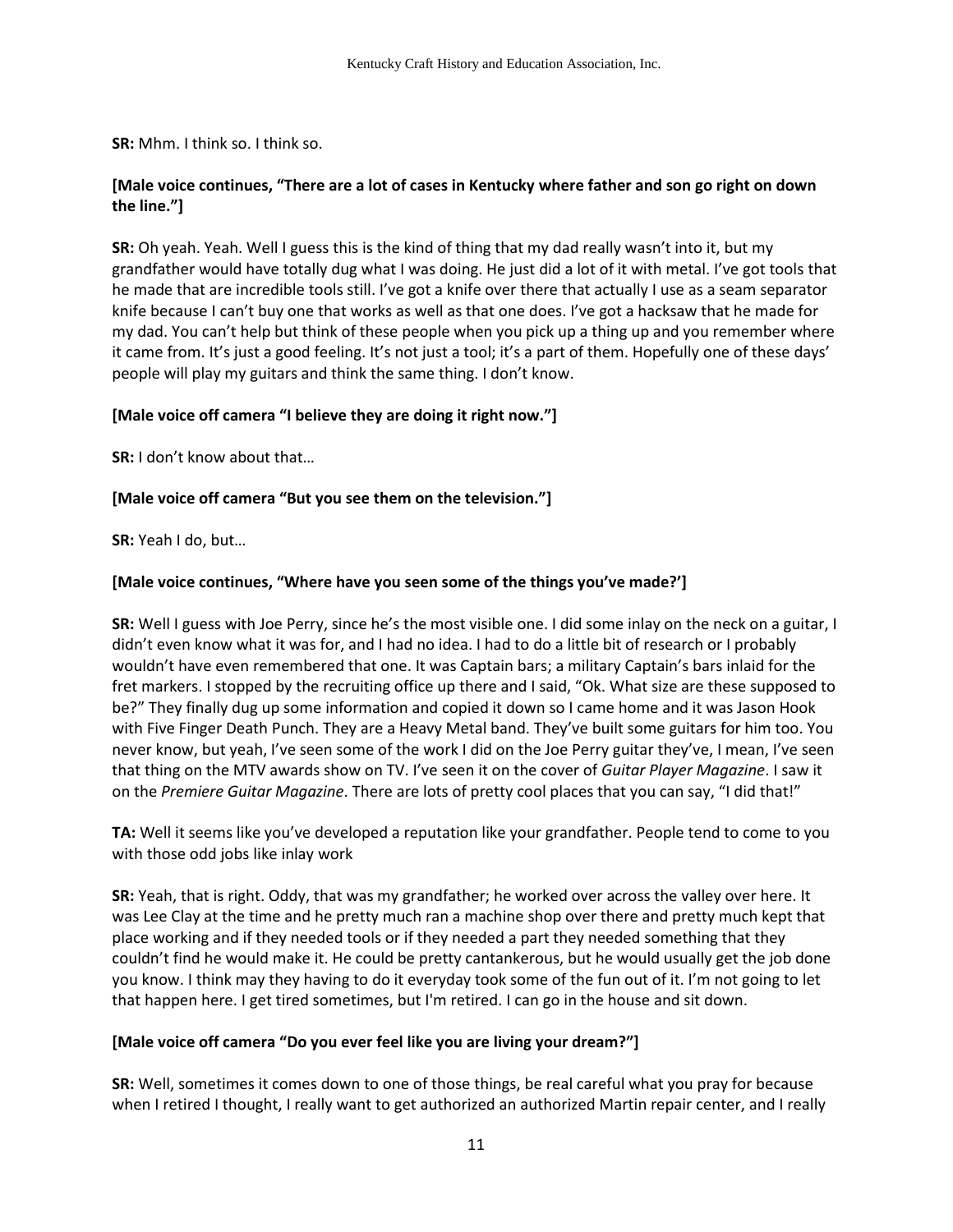want to get a serious shop going. I built this building and it was like, I really want to do all of this other stuff and sometimes it will get ahead of you if you aren't careful. Like I said, this was going to be just something, you know, maybe a day or two a week to kind of supplement the different in what I was making and my retirement and I'm still not making that much money at it but hey, you know, I'm not dependent upon this. I would charge a lot different if I was, but I'm not and I think that's only fair. So, you know, it's a cool thing to do. I wish I had been able to do this all along but I still really would have missed the teaching too. I'm glad I did it the way I did it, but that allowed me to do this. And I think you are going to find several people who are doing this kind of work, whether it be luthier work or just a mom and pop kind of thing, are doing as their retirement job because retirement allows them to do that. We have an income and this pays for my habits. I like to buy guitars and model airplanes, guns and a few things like that so this kind of pays for that.

**TA:** Not only do you build instruments, but also I've seen some of the ammunition that you make. All kinds of specialized guns.

**SR:** Well, that's the only way that I can afford to… I target shoot quite a bit. It gets really expensive if you don't have to have a source for it and I like to roll my own as they say.

**TA:** Did you learn ammunition construction from your grandfather?

**SR:** No. No, they weren't into that. That's my contrivance completely. That's pretty easy to pick up. You've just got to be very, very careful and pay attention to what you are doing, and turn the TV off, and the phone and everything else and concentrate on what you are doing. It's really, it's fun and it's rewarding, and it's fairly safe if you care for it.

# **[Male voice comments "Are you happy?"]**

**TA:** I'm happy. Are you happy?

**SR:** I'm… hot.

**SA:** I just need to get thirty seconds of room tone.

**[30 seconds]** 

**DVD Track 2 - 0:00**

**0:05** 

**SR:** Taking this fifteenth fret out and put that with the rest of the parts we've removed so far. And now we have to make a couple of holes for the steam, that's why we take the fret out.

# **[Demonstration]**

**SR:** I felt it drop through into the void. That's good. Yep. And, we've already taken the fingerboard lose. Heat and a tool. So that's already lose. That's not attached. And we are getting ready to put some heat down into that joint. We are going to do that with steam. Move the catch pack up; let me get the water out of it.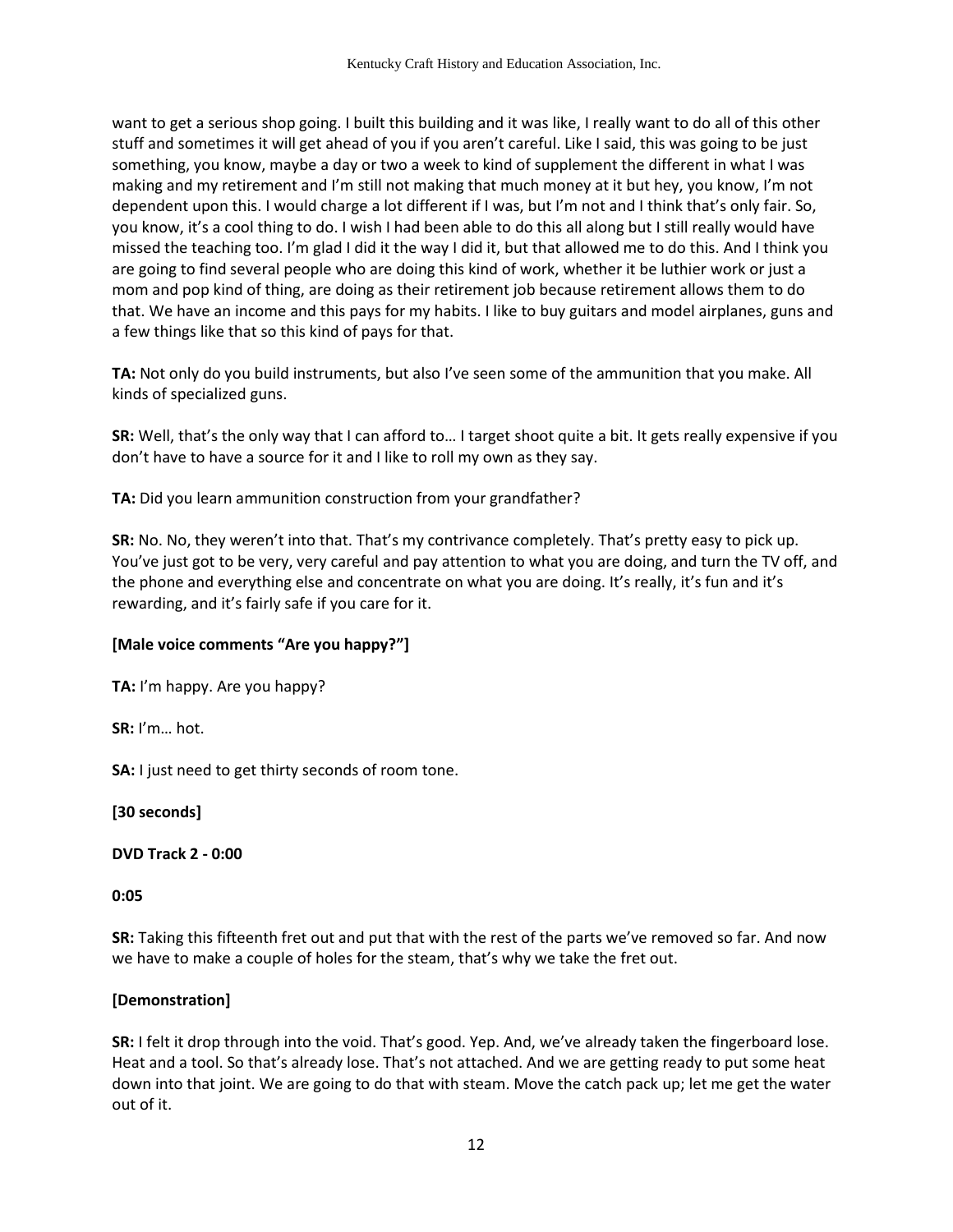**SA:** Now what is this procedure doing?

**SR:** I'm getting ready to… This is just steam coming out of this. We're injecting steam into the joint of the neck where it's put together originally and the reason we are doing that is we've already determined that we are going to have to take the neck off to change the angle. We will just let that heat up in there.

# **[Demonstration]**

**SR:** We will let the steam do its thing. We've got a jig on here that puts some pressure in the right places. I'm going to move this back just a little so I can get my fingers in there so I can feel when that starts to come lose and now you just wait for a minute. Shouldn't take too terribly long. We will kind of alternate this from one side to the other. You can see the steam coming out of there. Yep. When you are injecting it into one side you should be able to see it coming out of the other, which you can. What we want is heat in there; we don't necessarily want the water. We don't want to get it wet, of course it will, but we are looking for the heat and that's the only way that we can get it down into the innards of the guitar so to speak. Sometimes you can wiggle it like that a little bit just to give it more… I feel it coming lose at the top, but it hasn't made it to the bottom yet so we are going to have to give it some time. Be patient with it. See it start to move?

**SA:** Yes.

**5:07** 

**SR:** You can actually feel it. Put your finger right there.

**SA:** Oh yeah.

**SR:** See the neck and the body are moving in separate amounts. You can reach underneath it and you can feel how far down that movement is going. You don't want to rush it until it gets all the way to the bottom.

**TA:** Is it hard to get it all the way to the bottom?

**SR:** No, you've just got to be patient with it. Sometimes it takes five minutes. Sometimes it takes fifteen. Martins are basically designed to come apart. They are like a fiddle. That's why a fiddle is made the way it is made. That's why they have the oval hang all the way around the top and the back, so you can get it apart and this type of joint is the same deal. They want it to come apart because they are wise enough to know that they are going to be around long enough that they are going to need to be worked on. Some of the modern guitars are epoxied together, the cheaper ones especially. Well not necessarily the cheap. Some of the imports are epoxied in there. Actually some of the newer guitars are not glued at all, they are bolted together, which is not necessarily a bad thing.

**TA:** To remove the neck like that, does that require use of hide glue previously?

**SR:** Yeah, it makes things a lot simpler. Can you smell that? You can smell the glue.

**TA:** Yeah.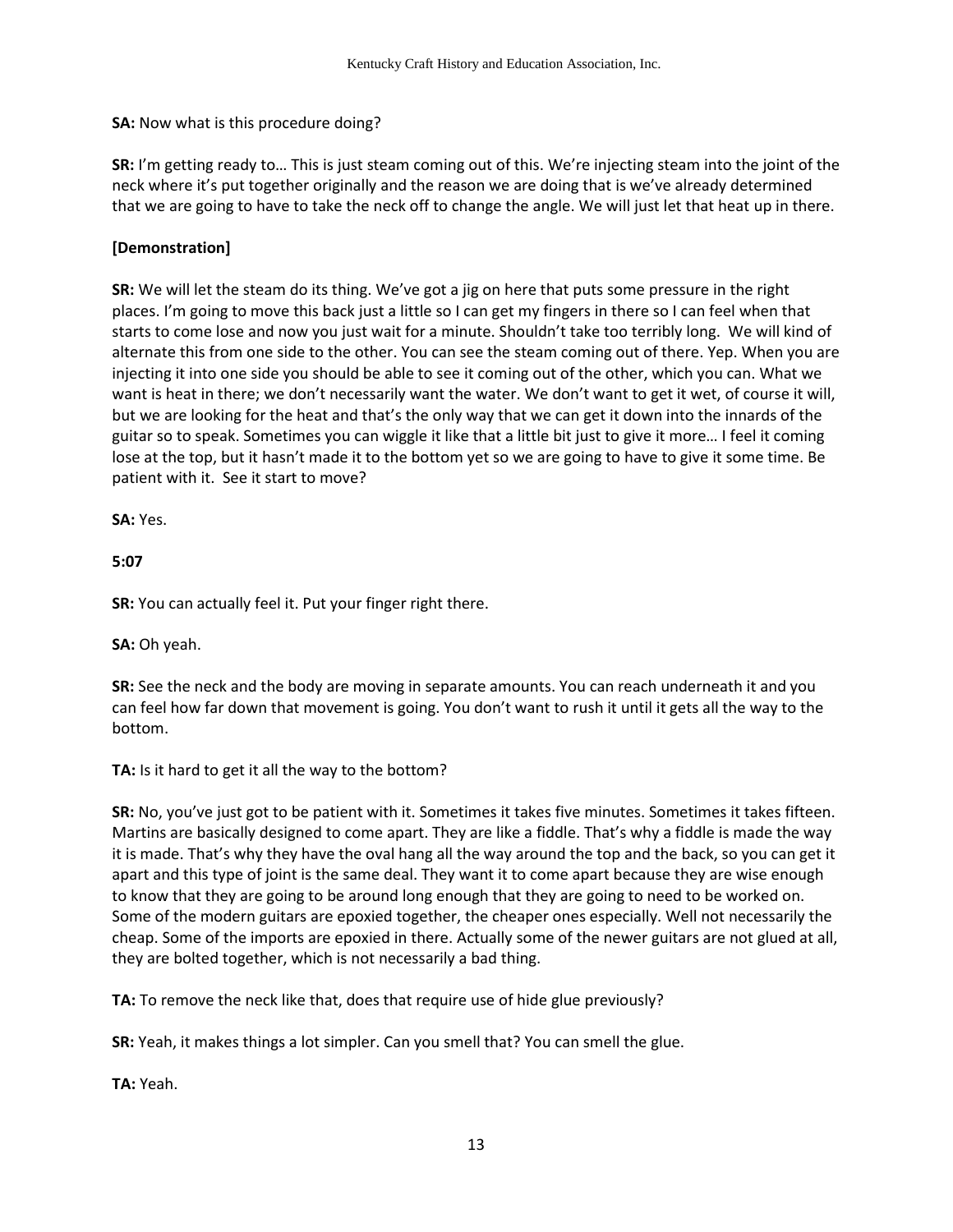**SR:** That's hide glue that you smell. Hide glue stinks. I remember when you were a kid I used to say, "That's made out of dead horses." Yeah it is, in fact. It's in a dry powder form when you get it. I kind of cheat; I mix that up ahead of time in small batches in an ice cube tray with just the water and the glue and I put it I the freezer and then when I want one of them I will pop one out and stick it in the microwave for a few seconds and bring it out here and put it in the heater and I've got glue. It's always fresh and it's always ready to go that way… Yeah, we are getting close. I'm just trying to keep the water off of the fingerboard.

**TA:** After a job like that, do you have to do any touchup work to the finish?

**SR:** Yep. If I do it right, now. Sometimes, even if you do it right, you'll have some issues. Oh yeah, we're getting close.

**TA:** Yeah, wow. You can really see it moving.

**SR:** It's leaking out of the bottom now. I'm going to tighten up on that just a little now. You just gotta be patient, that's the… There was still one spot that was stuck.

### **[Guitar neck separates from body]**

**SR:** And it's free!

**TA:** Wow.

**SR:** I'm going to get this out of the way.

### **9:29**

**SR:** And you can see how it went together. That's actually the easy part. Now we've got to wait for about a week or so to let this all dry off completely before we actually take wood from here, we're going to move this angle back and in doing that change the angle of the neck. Then we'll add some wood here, tapered shim. I'm going to get some of this glue off of here, you can see that it's just gooey, but you can smell it now.

**TA:** Are those numbers serial numbers, or the date?

**SR:** Yep. That's the serial number on the neck of the guitar. They're built from beginning to end as a unit and yeah, it is indicative of the date of the guitar because Martin in particular used one continuous set of serial numbers from the start to the finish. We're just getting the glue out of there because we don't want any of it left.

**TA:** Is that a piece of tape?

**SR:** That's a piece of tape. Yeah. I don't know why they did that, but some of them have that. You can see the T-bar that's the reinforcement in the neck. We lifted just a little bit of the outer layer of the wood there. Actually I'll take that off and glue it back on just to be neat so that the next person that has this off a hundred years from now won't make fun of me. My hands are sticky. They've got that glue on them.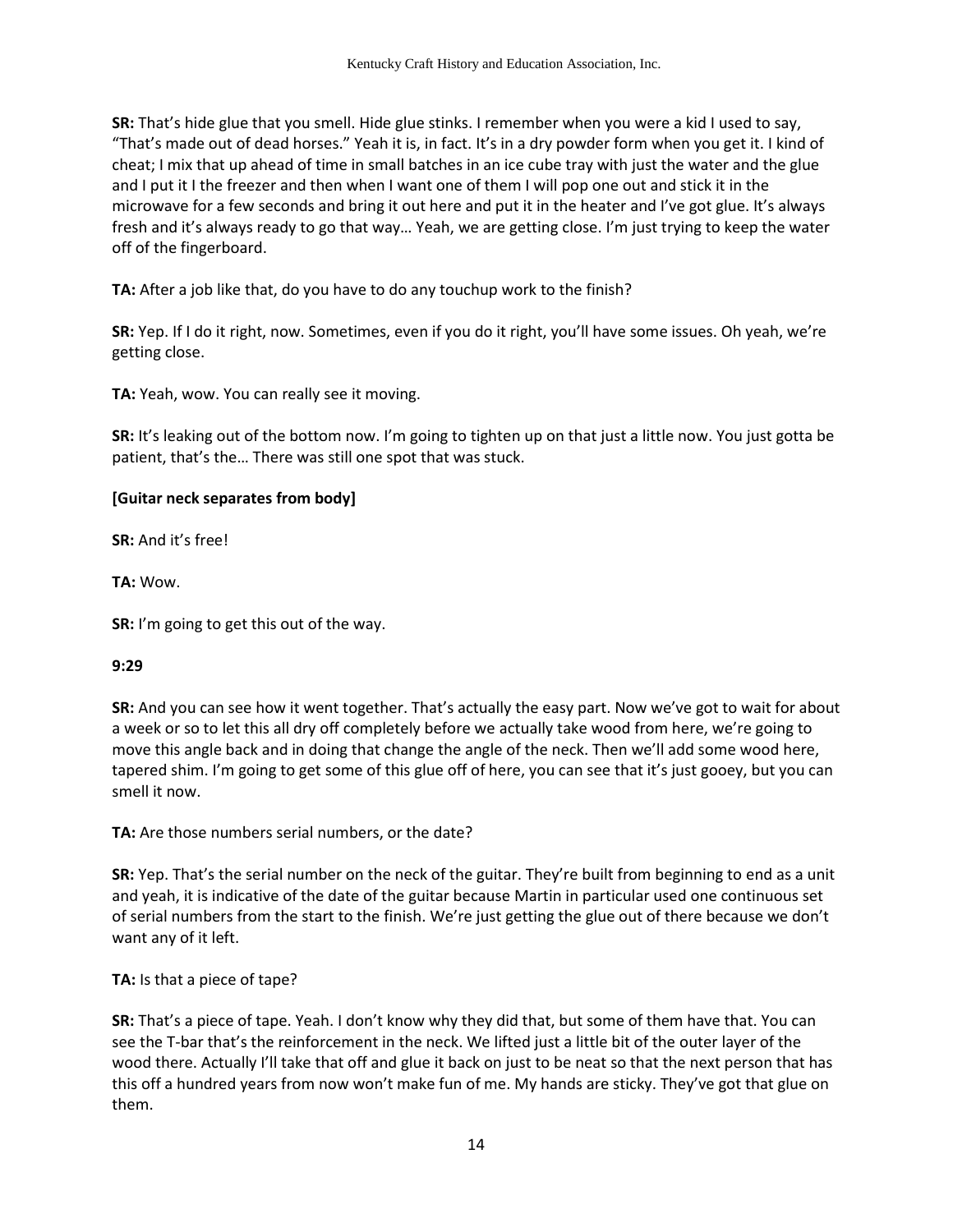**TA:** That's stinky.

# **12:22**

**SR:** Yeah, it's kind of stinky. Poor old dead horse, but he served another purpose.

**TA:** At least he wasn't Jell-O.

**SR:** No, he didn't make Jell-O.

**SA:** You made a joke about the neck there being repaired a century from now, but do you have a sense of that? A certain continuity?

**SR:** Oh yeah. I mean, when you are working on the inside of an instrument or something like that, things that nobody will ever see until somebody else has to work on it later on, you betcha ya. You better take care of it and do things the way that you would kind of want to find it. And the reason, one of the reasons that I'm kind of sensitive about that is I see so many instruments that I'm working on that someone has done something to in the past that just makes my job three times harder. And sometimes it makes my job almost impossible. Someone had the neck out of the guitar before and glued it back in with heaven forbid epoxy or something like that, you know…

**TA:** Would you be able to get a neck out?

**SR:** Epoxy will soften with heat, but not like that. We would just be getting started. You'd have to steam and steam and you stand the chance of a joint coming apart someplace that you don't want to joint to come apart.

**TA:** Yeah.

# **[SA: I've got to change the battery here.]**

# **14:32**

**SR:** You probably don't want to take apart center seams. Anytime I'm putting something together that may have to come apart, you want to use hide glue. It's a little more trouble but, you may have to fix it again later and you know…

**TA:** Well some people say that it has superior tone quality.

**SR:** It does. It bonds on the sub-molecular level. Actually, since it's an organic, it gets down inside the pours of the wood and makes it basically as if there was no joint there. This stuff has its purpose, but it's all, it's sort of like gluing something together with a piece of rubber in between them. It doesn't really get hard and crystalline like the hide glue does. Well take a look at this stuff and you'll see what I mean.

# **[Demonstrates]**

**TA:** Oh wow.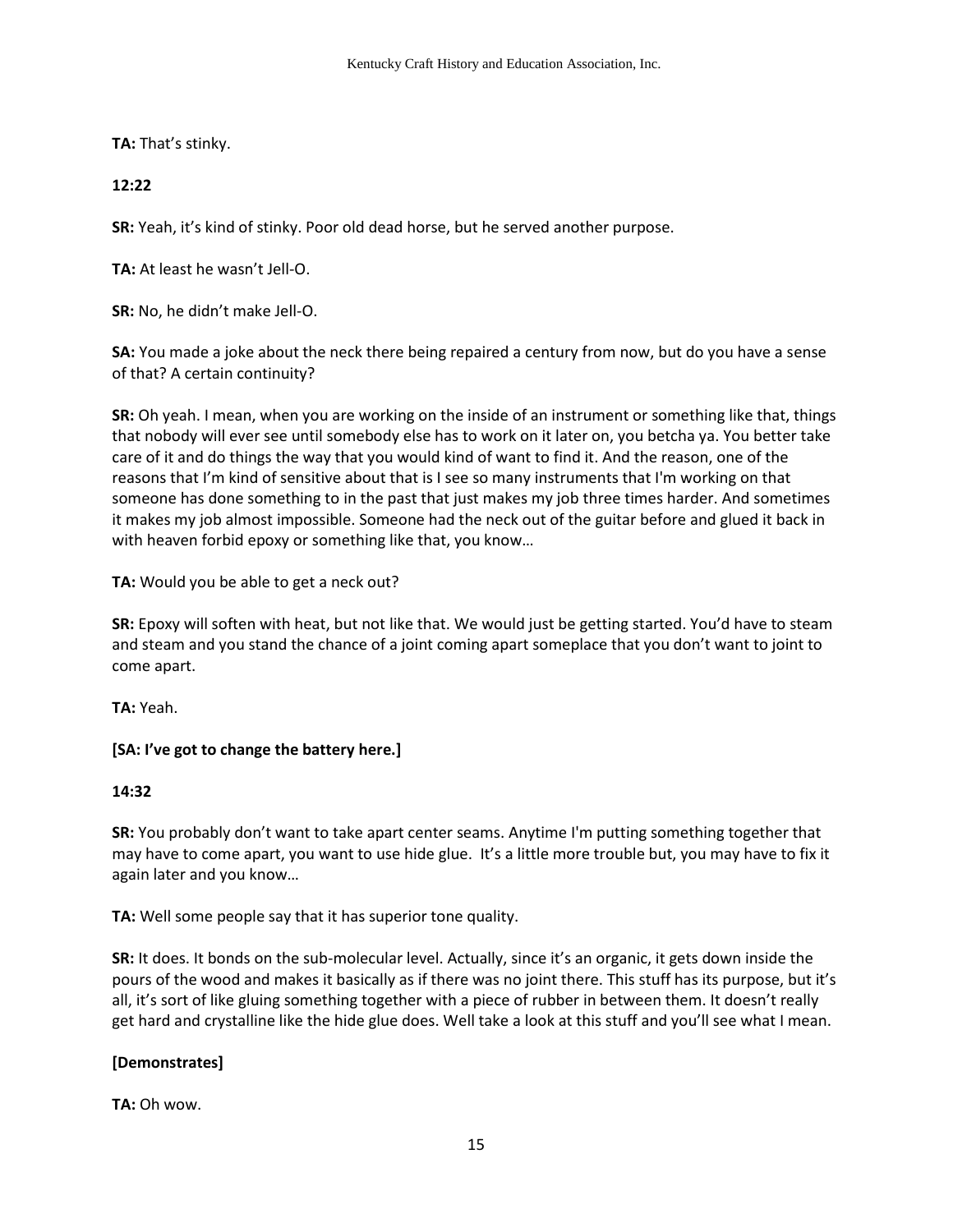**SR:** It's little crystals.

**SA:** Tilt that toward me a little bit.

**SR:** They are quite hard. Well here [reaches in and grabs glue with hand].

**TA:** Yeah that is…

**SR:** That's one of its wonderful characteristics, the fact that it is quite hard. I mean it's very hard. It is water-soluble and it is heat sensitive and that's why we could take that neck out in five minutes or whatever it took. If that were basically any other kind of glue that wouldn't happen, so sometimes the old technologies are still the best.

## **TA:** Yeah.

**SR:** For some things… The lacquer finish on these, it's not very durable but it breathes. It lets the instrument do what it needs to be. It is very thin unlike some of the newer polyester finishes that are a lot faster to put on. They have UV cured polyesters and even UV cured acrylics right now and you can shoot that stuff, hit it with UV light and in twenty seconds you can handle it. You can sand the thing almost immediately. You can sand a guitar body in a day. With a conventional, a real cellulose lacquer finish, you are talking six weeks at best. Every time you put a coat of finish on this, of lacquer, it's what they call a hot finish. It melts it all the way down to the wood. That's why it bonds so well.

### **TA:** Yeah.

**SR:** And that is the fact that makes it able… I can go back and spray in a repair a patch and it becomes part of the original finish, it will never show. With a urethane finish, you can't do that. You'll always be able to see a little halo around it. It doesn't actually bond into the original finish. So, it has its good points and it's bad points. Now the urethane finish is pretty much impervious to all the bad stuff you know, sweat and perfume and hand lotion. I washed a magic marker signature off a guitar the other day that had a urethane finish on it. I used lacquer thinner on it; it didn't even bother it. It took the permanent magic marker off. Somebody decided that they really didn't want that fella's signature on it.

**TA:** Now what do you think about varnish finish? I know it's not as durable as lacquer. Some people prefer the tone quality.

**SR:** Well it depends on the instrument. It's not traditionally used on guitars. It is on mandolins and fiddles.

# **TA:** Yeah.

**SR:** And that's a great… Well, there are basically two kinds of types of varnish too, there's an oil varnish and there's a spirit varnish. The oil varnish is actually pretty durable. It's more than you would think. The spirit varnish is basically shellac. They both take, unless there is a dryer put into the oil varnish and finish, a siccative dryer of some sort, it takes longer than the lacquer does to dry. It actually never really completely polymerizes. It's kind of like oil paints. It's the same sort of thing, but it's a really good finish. Some instruments were traditionally finished with that. See, the guitar is basically a fairly new invention.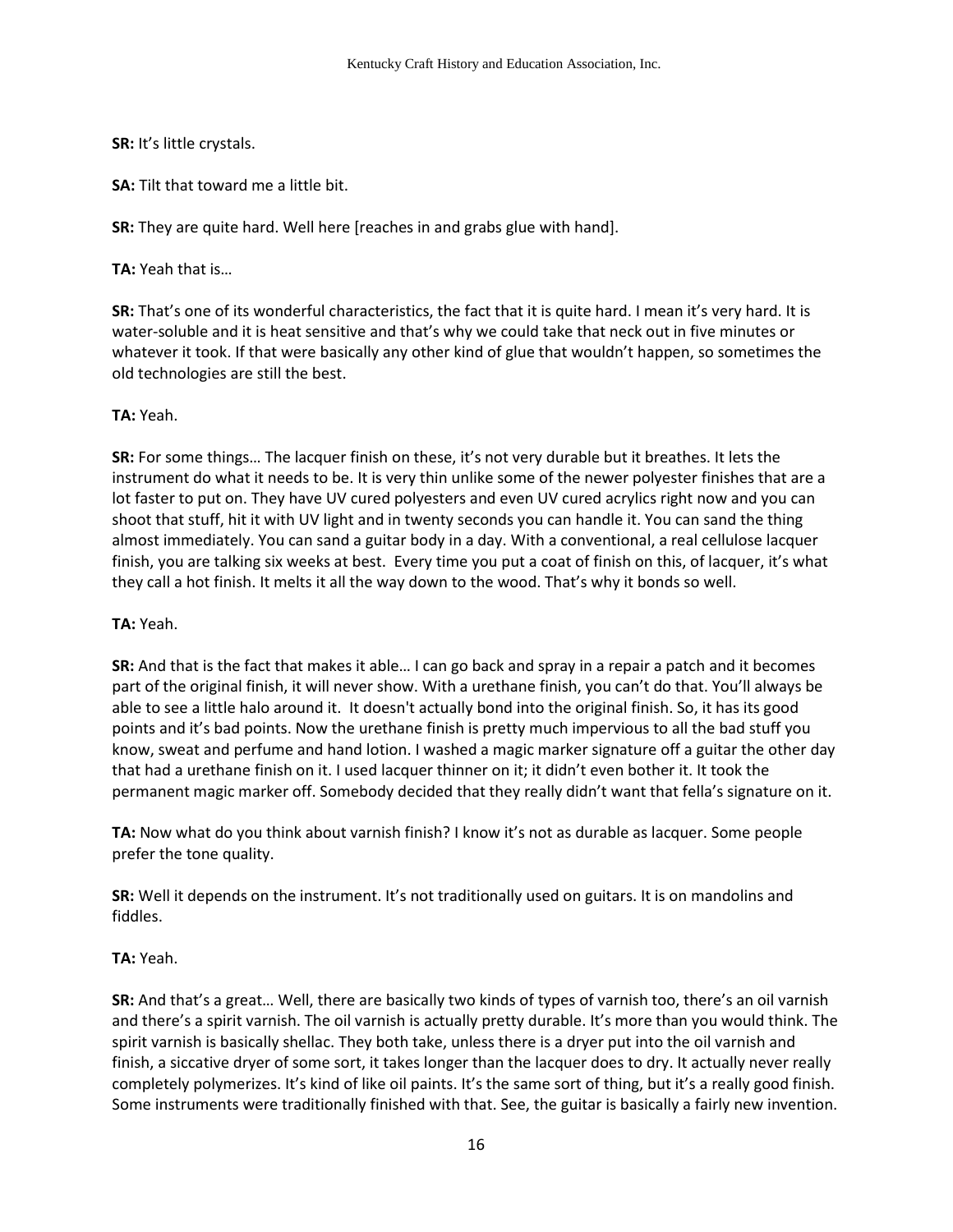Steel stringed guitar anyway. So it doesn't have the hundred and hundred and hundred of years to evolve into what it is now. It's still in that process. Did you know that this is not a tempered scale instrument? Every piano, sometime in the sixteen hundreds as best as I can remember anyway, is actually, if you play middle C on the piano, and mathematically, the C above that should be twice that, but it's actually moved up two and a half cycles. For every octave you go above middle C it goes sharp, and for every octave you go below middle C it goes flat. That means that the piano will play in any key that you want to play in with even temperament. You can play in any key you want to and you don't have to retune the piano, unlike back before that when you did. The guitar is still on the other side of the sixteenth century as far as the tuning goes. That's why you can tune the guitar to play perfectly in the key of E and you play an A and it's not in tune. Well, it's a guitar. There are several things you can do to make it better. There are several tuning systems that have been invented since then to make it overcome that somewhat, but I mean if you are playing in a band that has a keyboard, it will drive you crazy when you are changing key. You almost have to retune every key change you make. But it's still pretty primitive, but it works. That one really needs a fret job too.

**TA:** I was looking at that.

#### **22:44**

**SR:** Yeah. This one actually belongs to a dealer so that's up to him. Looks like the nut has been filled in. It needs a new one. There you go. The neck is out. I'll fill in these two little holes here and put the fret back in it. You shouldn't be able to see anything there on top. You shouldn't be able to see anything period once it goes back in.

**TA:** That's awesome.

**SR:** So, there you have it. It's not magic. You need the right tools.

**SA:** Earlier you were talking about holding the tools that your grandfather made.

**SR:** Yeah.

**SA:** And that connection you felt, I guess. Yeah. When you were, when you get an instrument that goes back however many years, and looking forward to the next guy that may have to fix something you work on, do you think about it in that sense of that you are holding something that has been passed down?

**SR:** I had a little guitar come in about two years ago from a Lexington store and it was a little parlor-sized Martin and it had no serial number on it. I knew it was old. Very old. Wooden coffin-style case. So, I called my guys at Martin and I knew it was a 21, but I didn't know how old it was. So I called them up and I could hear them literally not on the computer but turning pages in a book, their records, what is this thing it doesn't have a serial number on it and I described the appointments and so forth and he said, "Ok. Get a mirror and look on the inside of the top between the hold and the bridge on the treble side and there was a date written in pencil on the inside of the top. 1895.

**TA:** Oh my gosh.

**SR:** It had been back to the factory and been repaired in 1900. The repairman had signed it and dated it, April  $2<sup>nd</sup>$ , 1900 on the inside of the top where he had made some changes on it. You see something like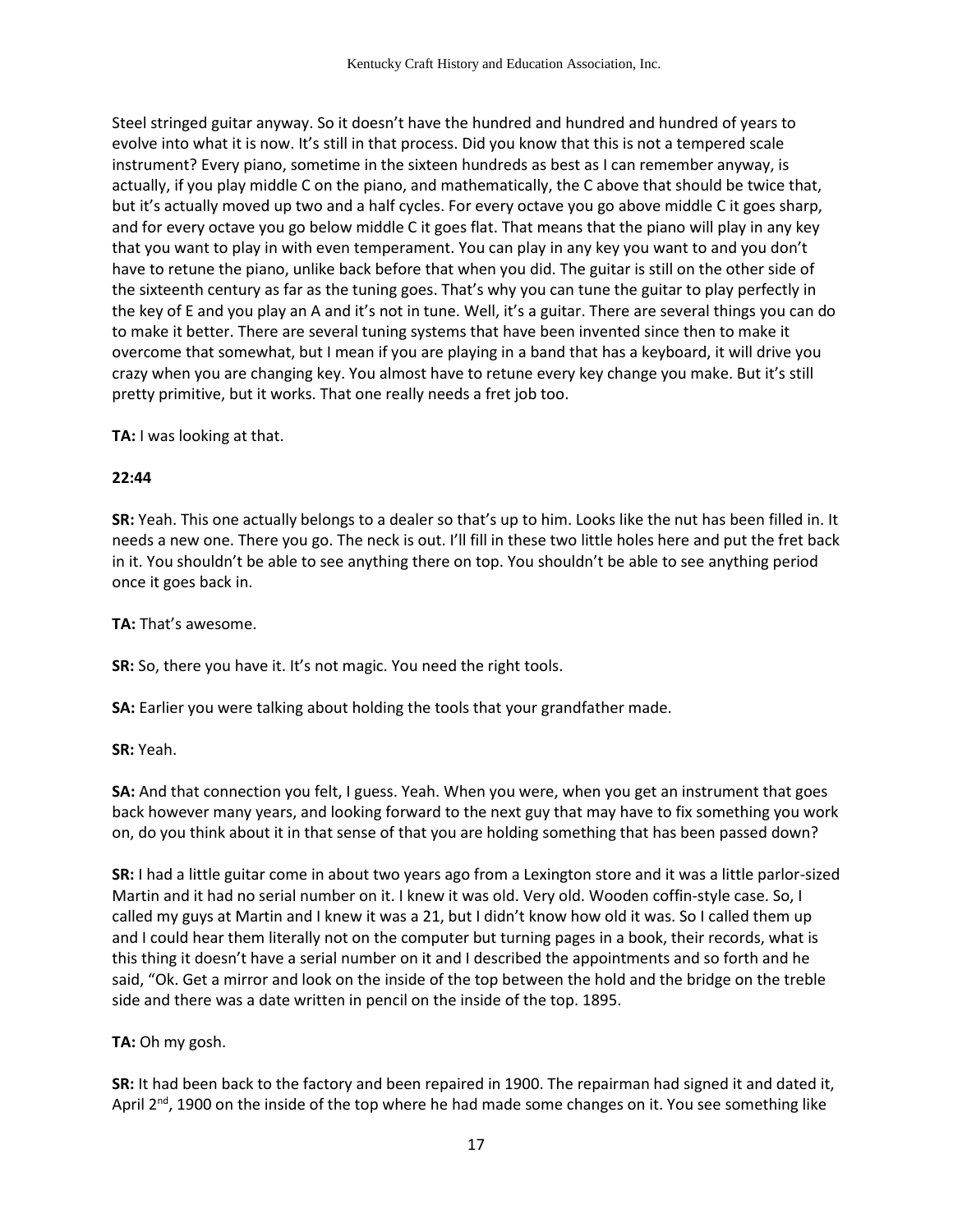that and you think, now that's cool. And here I am messing around with it now. I was putting a bridge on it. Somebody had put steel strings on it, which it was never designed for and popped the bridge off of it.

**TA:** That was probably like a double or a single outside?

**SR:** Yeah, probably the closest thing they would have would be a single out. I asked them did they want to see some pictures and the case and they said, "Actually, we've got all kinds of pictures of the guitar, can you send us some pictures of the case?" They were more interested in seeing the hardware and the way that the case was made than they were the guitar because they've probably got half a dozen of them in their archives some place but the cases didn't survive.

**TA:** I've heard a lot of people say that those really old cases are extremely valuable.

**SR:** Well this one was in really good shape, but this one extremely ugly. It was very angular, but the hardware wasn't stanched metal, it was brass fitting and hooks and hinges. It was extremely well made. It's just a lot more fun to work on stuff like that than it is to work on the average everyday ordinary two year old whatever. Because it has a history you know, and you can see it, and you can smell it like the hide glue. I don't know what they are using now, but it's not the same. I actually had to do this same job on a guitar that was only six years old. It had been abused to the point where I think it had been left in a hot car and you know, some stuff had come lose on it. I had to take the neck out of it and it was a lot harder to get out than this was because of the glue they were using now. It did come apart though. I think they've got some kind of glue that's actually ultrasonically cured. Glue two things together and they hit this radio frequency, microwave kind of thing and it bonds immediately, but it doesn't come apart as easily as this does.

### **28:18**

**TA:** The UV light glue that you were talking about reminds me of going to the dentist.

**SR:** Oh yeah. That's basically the same kind of thing. They use that little blue light to cure that stuff. The dentist I used to have, if I had this one already changed, if this one had it's original ivory nut in it and it needed re-filling, I could take it to my other dentist and he would put that same stuff that he puts in your teeth in here and fill it for me and I'd re-slide it. That's not quite worth it. That's a plastic one that someone has put in there. There again, somewhere along its life somebody changed the nut on it and instead of using a good piece of bone that's plastic. Sometimes they need to be smacked, but you never know, that may have been what the customer wanted. So now we put it back in its little box and we let it dry out for a week or so and then we can actually start doing some measurements and some repair work on it now. And it looks like that's about all that this guitar needs. It's in pretty good shape otherwise.

**TA:** Yeah, it really is.

**SR:** I see one little crack here in the side, but I think it's already been repaired. It doesn't seem to be open.

**TA:** You said it's a '51.

**SR:** '50.